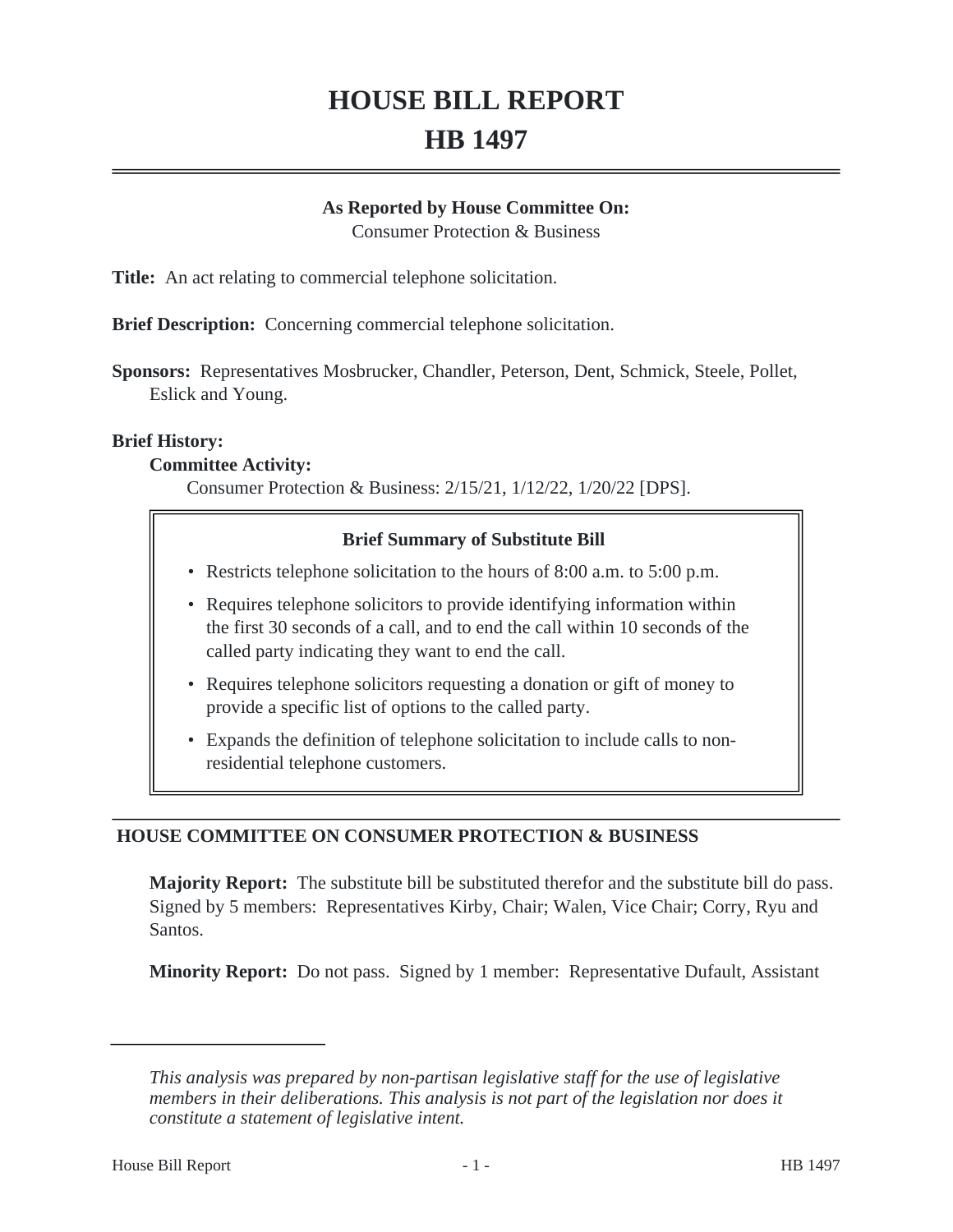Ranking Minority Member.

**Minority Report:** Without recommendation. Signed by 1 member: Representative Vick, Ranking Minority Member.

**Staff:** Corey Patton (786-7388).

# **Background:**

Telephone solicitation in Washington is primarily regulated by two overlapping statutes: the Telephone Solicitation Act of 1986 (TSA) and the Commercial Telephone Solicitation Regulation Act of 1989 (CTSRA). These acts contain both similar and distinct provisions.

|                                       |                                                                                                                                                                                       | <b>Regulation Act</b>                                                                                                                                                                                |
|---------------------------------------|---------------------------------------------------------------------------------------------------------------------------------------------------------------------------------------|------------------------------------------------------------------------------------------------------------------------------------------------------------------------------------------------------|
| <b>Scope and</b><br><b>Exceptions</b> | The TSA defines "telephone<br>solicitation" as the unsolicited<br>initiation of a telephone call by a                                                                                 | The CTSRA defines "commercial<br>telephone solicitation" as:                                                                                                                                         |
|                                       | commercial or nonprofit company<br>or organization to a residential<br>telephone customer and conversation<br>for the purpose of encouraging a<br>person to purchase property, goods, | (a) an unsolicited telephone call to a<br>person initiated by a salesperson, and<br>conversation for the purpose of<br>inducing the person to purchase or<br>invest in property, goods, or services; |
|                                       | or services or soliciting donations of<br>money, property, goods, or services.                                                                                                        | (b) other communication with a person<br>where: (i) a free gift, award, or prize is                                                                                                                  |
|                                       | "Telephone solicitation" does not<br>include:                                                                                                                                         | offered to a purchaser who has not<br>previously purchased from the person<br>initiating the communication; and (ii) a                                                                               |
|                                       | (a) calls made in response to a request<br>or inquiry by the called party;                                                                                                            | telephone call response is invited; and<br>(iii) the salesperson intends to complete<br>a sale or enter into an agreement to                                                                         |
|                                       | (b) calls made by a not-for-profit<br>organization to its own list of bona<br>fide or active members of the                                                                           | purchase during the course of the<br>telephone call; or                                                                                                                                              |
|                                       | organization;                                                                                                                                                                         | (c) other communication with a person<br>which misrepresents the price, quality,                                                                                                                     |
|                                       | (c) calls limited to polling or<br>soliciting the expression of ideas,<br>opinions, or votes; or                                                                                      | or availability of property, goods, or<br>services and which invites a response<br>by telephone or which is followed by a                                                                            |
|                                       | (d) business-to-business contacts.                                                                                                                                                    | call to the person by a salesperson.<br>"Commercial telephone solicitor"                                                                                                                             |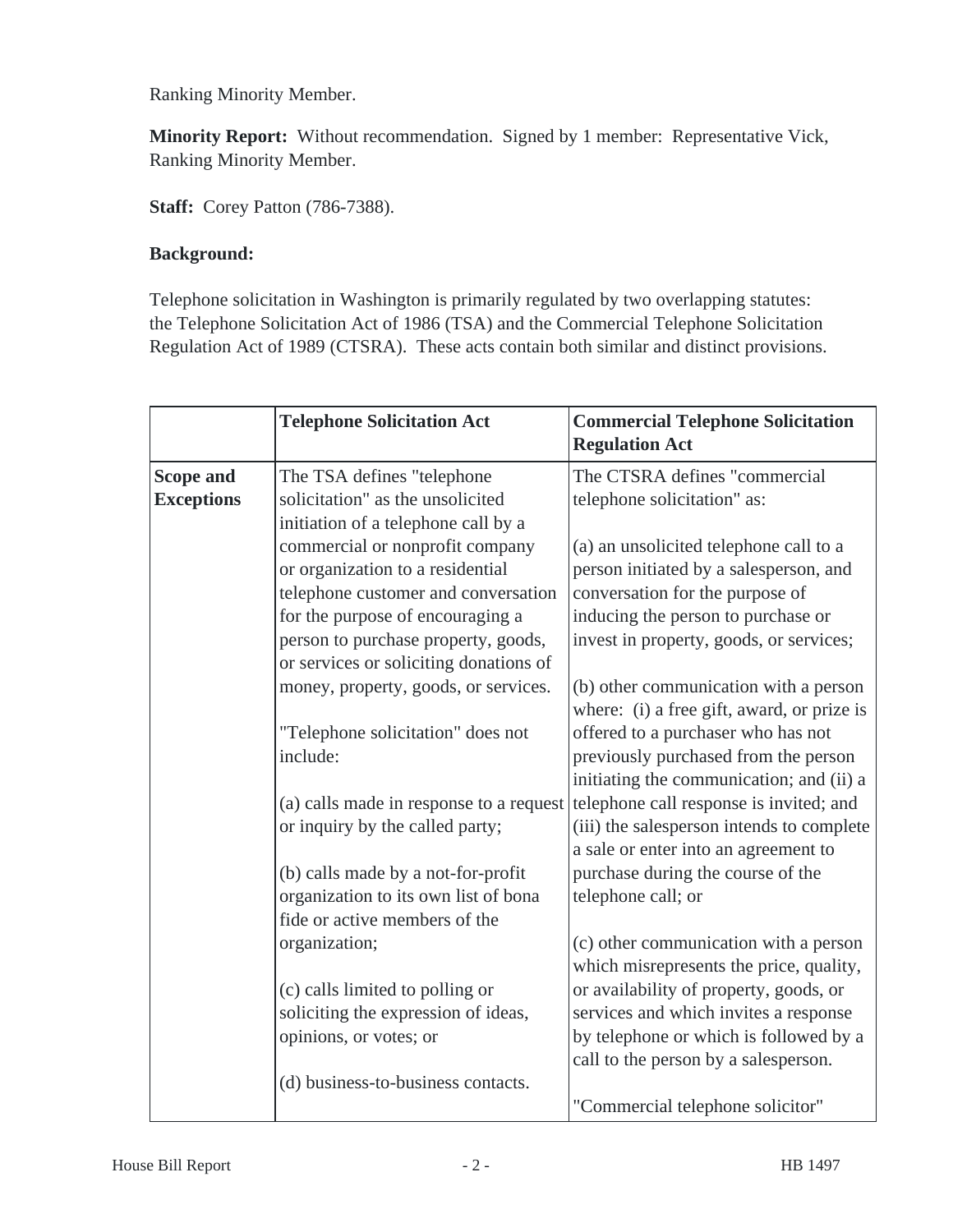|                                              | The TSA does not cover calls from<br>political parties.                                                                                                                                                                                                                                                                                                                                                                                                                                              | means any person who engages in<br>commercial telephone solicitation,<br>including service bureaus.<br>However, the CTSRA exempts a                                                                                                                                                                                                                                                                                                                                                                                 |
|----------------------------------------------|------------------------------------------------------------------------------------------------------------------------------------------------------------------------------------------------------------------------------------------------------------------------------------------------------------------------------------------------------------------------------------------------------------------------------------------------------------------------------------------------------|---------------------------------------------------------------------------------------------------------------------------------------------------------------------------------------------------------------------------------------------------------------------------------------------------------------------------------------------------------------------------------------------------------------------------------------------------------------------------------------------------------------------|
|                                              |                                                                                                                                                                                                                                                                                                                                                                                                                                                                                                      | number of specific industries and<br>activities (e.g., isolated solicitations;<br>calls by charities and collection<br>agencies; the sale of certain securities,<br>cable television, fish, etc.)                                                                                                                                                                                                                                                                                                                   |
| <b>Identification</b><br><b>Requirements</b> | Within the first 30 seconds of the call,<br>a person making a telephone<br>solicitation must identify himself or<br>herself; the company or organization<br>on whose behalf the solicitation is<br>being made; and the purpose of the<br>call.                                                                                                                                                                                                                                                       | Within the first minute of the call, a<br>commercial telephone solicitor or<br>salesperson must identify himself or<br>herself; the company on whose behalf<br>the solicitation is being made; and the<br>property, goods, or services being sold.                                                                                                                                                                                                                                                                  |
| <b>Call</b><br><b>Termination</b>            | Not applicable.                                                                                                                                                                                                                                                                                                                                                                                                                                                                                      | Within the first minute of the call, a<br>commercial telephone solicitor or<br>salesperson must terminate the call<br>within 10 seconds if the purchaser<br>indicates they do not wish to continue<br>the conversation.                                                                                                                                                                                                                                                                                             |
| <b>List Removal</b>                          | At any point during the call, if the<br>called party states or indicates that<br>they do not want to be called again<br>or want to have their contact<br>information removed from the<br>solicitor's telephone lists, the<br>solicitor: (1) must not make any<br>additional telephone solicitation<br>of the called party at that telephone<br>number for at least one year; and<br>(2) must not sell or give the called<br>party's name and telephone number to<br>another company or organization. | At any point during the call, if the<br>purchaser states or indicates that they<br>do not want to be called again or want<br>to have their contact information<br>removed from the solicitor's telephone<br>lists, the solicitor: (1) must not make<br>any additional commercial telephone<br>solicitation of the called party at that<br>telephone number for at least one year;<br>and (2) must not sell or give the called<br>party's name and telephone number to<br>another commercial telephone<br>solicitor. |
| <b>Registration</b>                          | Not applicable.                                                                                                                                                                                                                                                                                                                                                                                                                                                                                      | Commercial telephone solicitors<br>must register with the Department of<br>Licensing to do business in<br>Washington. Doing business includes<br>both commercial telephone solicitation<br>from a location in Washington and                                                                                                                                                                                                                                                                                        |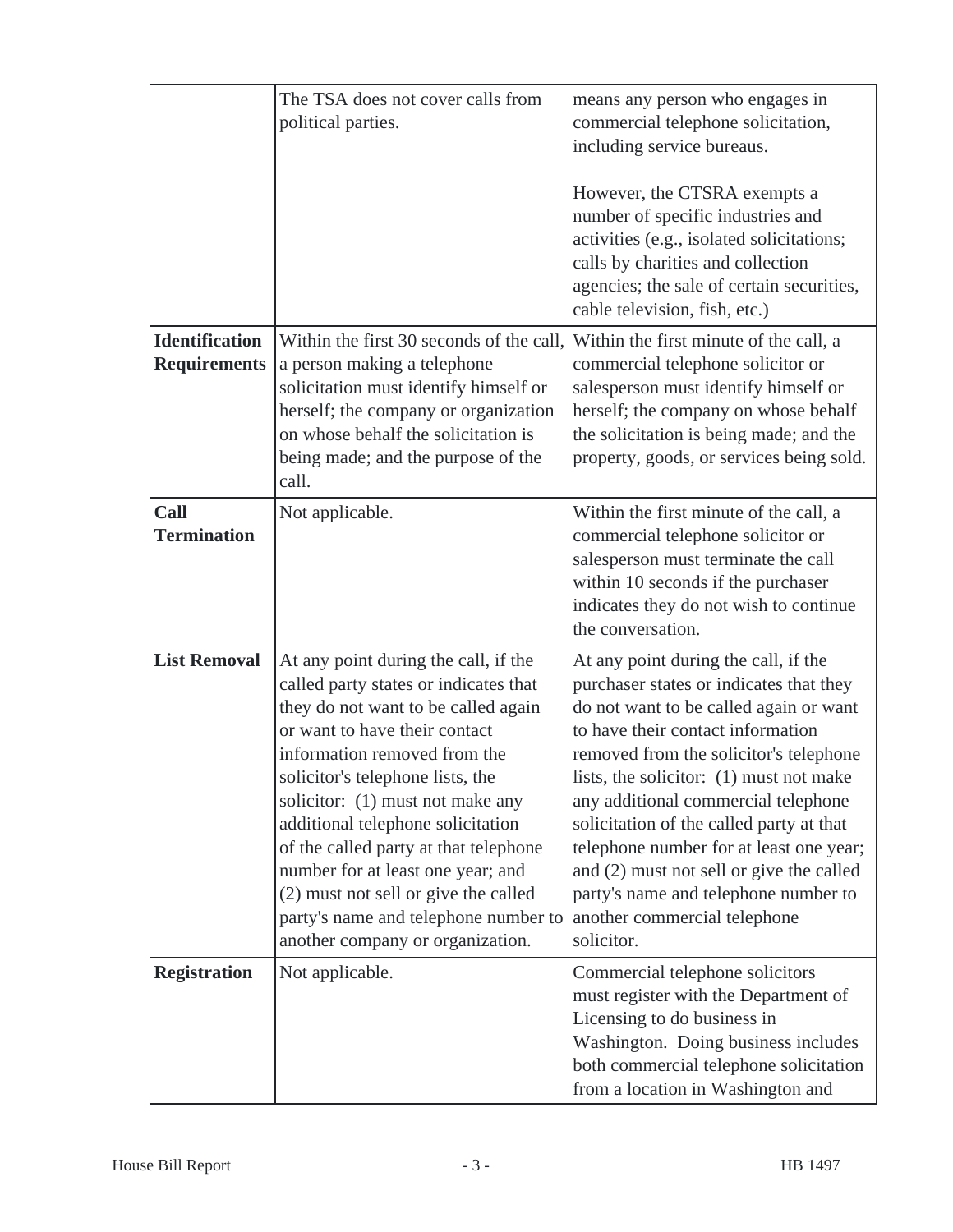|                                                                   |                                                                                                                                                                                                                                       | solicitation of purchasers located in<br>Washington.                                                                                                                                                                                                                                                                                                                                                                                                                                  |
|-------------------------------------------------------------------|---------------------------------------------------------------------------------------------------------------------------------------------------------------------------------------------------------------------------------------|---------------------------------------------------------------------------------------------------------------------------------------------------------------------------------------------------------------------------------------------------------------------------------------------------------------------------------------------------------------------------------------------------------------------------------------------------------------------------------------|
| <b>Disciplinary</b><br><b>Action</b>                              | Not applicable.                                                                                                                                                                                                                       | The Department of Licensing may<br>take disciplinary action when a<br>commercial telephone solicitor engages<br>in unprofessional conduct under the<br>Uniform Regulation of Business and<br>Professions Act, or:<br>(1) engages in any unfair or deceptive<br>commercial telephone solicitation;<br>(2) places calls to a residence that will<br>be received before 8:00 a.m. or after<br>9:00 p.m.; or $(3)$ engages in conduct<br>to harass, intimidate, or torment any<br>person. |
| <b>Enforcement</b><br>by the<br><b>Attorney</b><br><b>General</b> | The Attorney General may bring an<br>action to enforce compliance.                                                                                                                                                                    | The Attorney General may bring an<br>action to enforce compliance.                                                                                                                                                                                                                                                                                                                                                                                                                    |
| <b>Fines and</b>                                                  | Violation of the identification and list<br>Civil Penalties removal requirements is punishable<br>by a fine of up to $$1,000$ per<br>violation.                                                                                       | A civil penalty of \$500 to \$2,000 shall<br>be imposed by the court for each<br>violation.                                                                                                                                                                                                                                                                                                                                                                                           |
| <b>Private Civil</b><br><b>Actions</b>                            | Individuals subject to repeated<br>violations may bring a civil action<br>to enjoin violations and recover<br>damages, including at least \$100<br>per violation. A prevailing plaintiff is<br>entitled to attorney's fees and costs. | A person who is injured by a violation<br>may bring an action for recovery of<br>actual damages, attorney's fees, and<br>costs.<br>A violation is an unfair or deceptive act<br>in trade or commerce for the purposes<br>of the Consumer Protection Act.                                                                                                                                                                                                                              |
| <b>Criminal</b><br><b>Prosecution</b>                             | Not applicable.                                                                                                                                                                                                                       | A knowing violation or the knowing<br>employment of any device, scheme,<br>or artifice to deceive in connection with<br>an offer or sale by a commercial<br>telephone solicitor is punishable as a<br>misdemeanor, gross misdemeanor, or<br>class C felony depending on the value<br>of the transaction.<br>Solicitation without registration is a<br>misdemeanor.                                                                                                                    |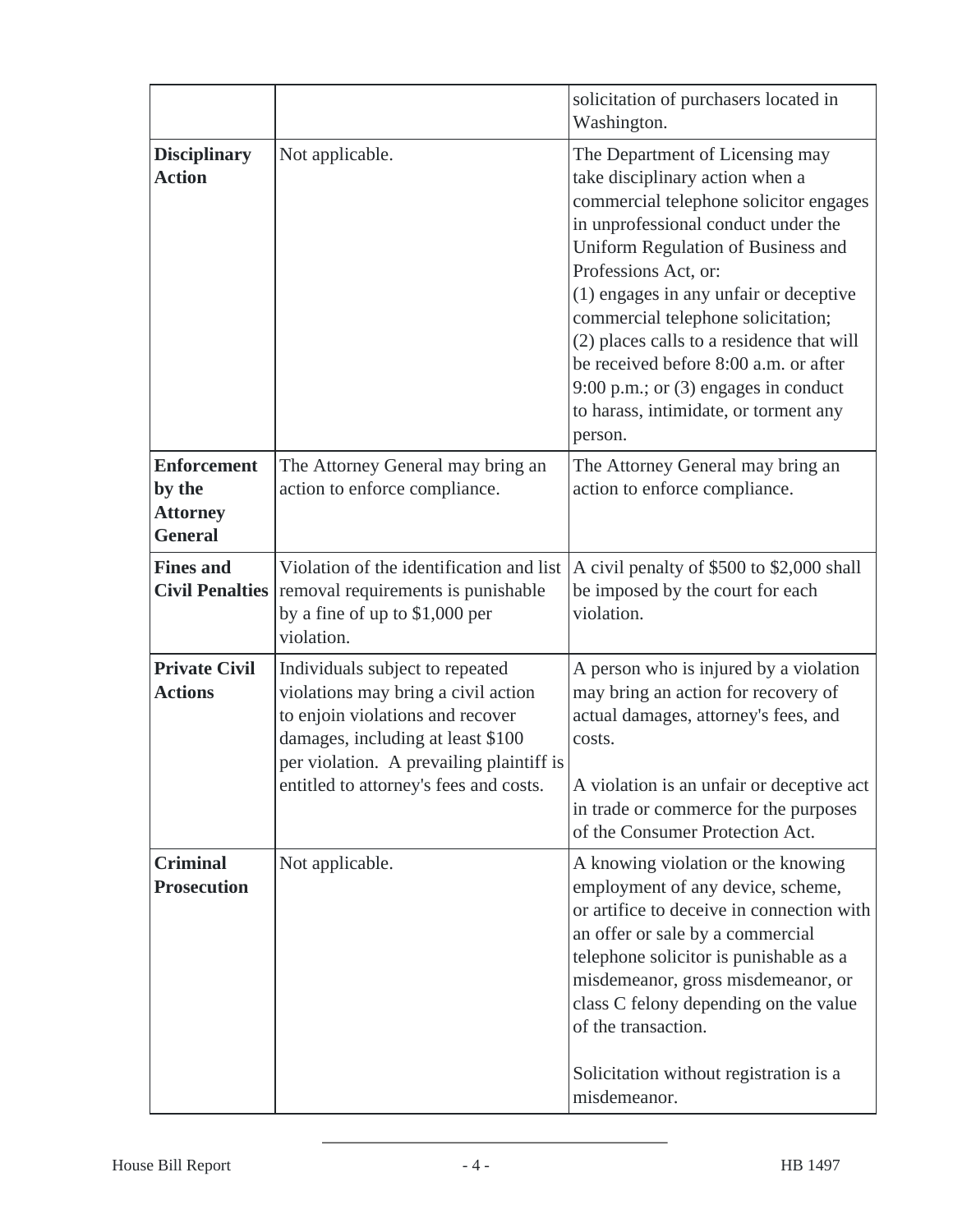# **Summary of Substitute Bill:**

# Telephone Solicitation Defined.

The definition of "telephone solicitation" for purposes of the Telephone Solicitation Act (TSA) is expanded to include qualifying calls to any person, regardless of whether they are residential telephone customers (e.g., cell phone users).

# Call Time Restrictions.

Solicitors may not call individuals before 8:00 a.m. or after 5:00 p.m. at the call recipient's local time. This modified time restriction is made consistent between the TSA and the Commercial Telephone Solicitation Regulation Act (CTSRA).

# Identification and Opt-Out.

Within the first 30 seconds of each call, solicitors must identify the caller; identify the company or organization on whose behalf the solicitation is being made; and state the purpose of the call. If the solicitor is requesting a donation or gift of money, the solicitor must ask the called party whether they want to continue the call, end the call, or be removed from the solicitor's telephone lists. The identification requirement and 30 seconds in which it must be completed are made consistent under the TSA and the CTSRA.

# Call Termination.

At any point during the call, if the called party states or indicates that they want to end the call, the solicitor must end the call within 10 seconds. This requirement is made consistent between the TSA and the CTSRA.

# List Removal.

At any point during the call, if the called party states or indicates that they do not want to be called again or want to have their contact information removed from the solicitor's telephone lists, the solicitor: (1) must inform the called party their contact information will be removed for at least one year; (2) must end the call within 10 seconds; (3) must not contact the called party again at any number associated with that party for at least one year; and (4) must not sell or give away the called party's contact information. The list removal provision is made consistent between the TSA and the CTSRA.

# Fines.

Violations of the call time restrictions or identification and opt-out, call termination, or list removal requirements are subject to a \$1,000 fine for each violation under the TSA.

# Disciplinary Actions.

Under the CTSRA, the Department of Licensing may take disciplinary action when a commercial telephone solicitor engages in unprofessional conduct under the Uniform Regulation of Business and Professions Act, or: (1) engages in any unfair or deceptive commercial telephone solicitation; (2) places calls to a person that will be received before 8:00 a.m. or after 5:00 p.m.; (3) engages in conduct to harass, intimidate, or torment any